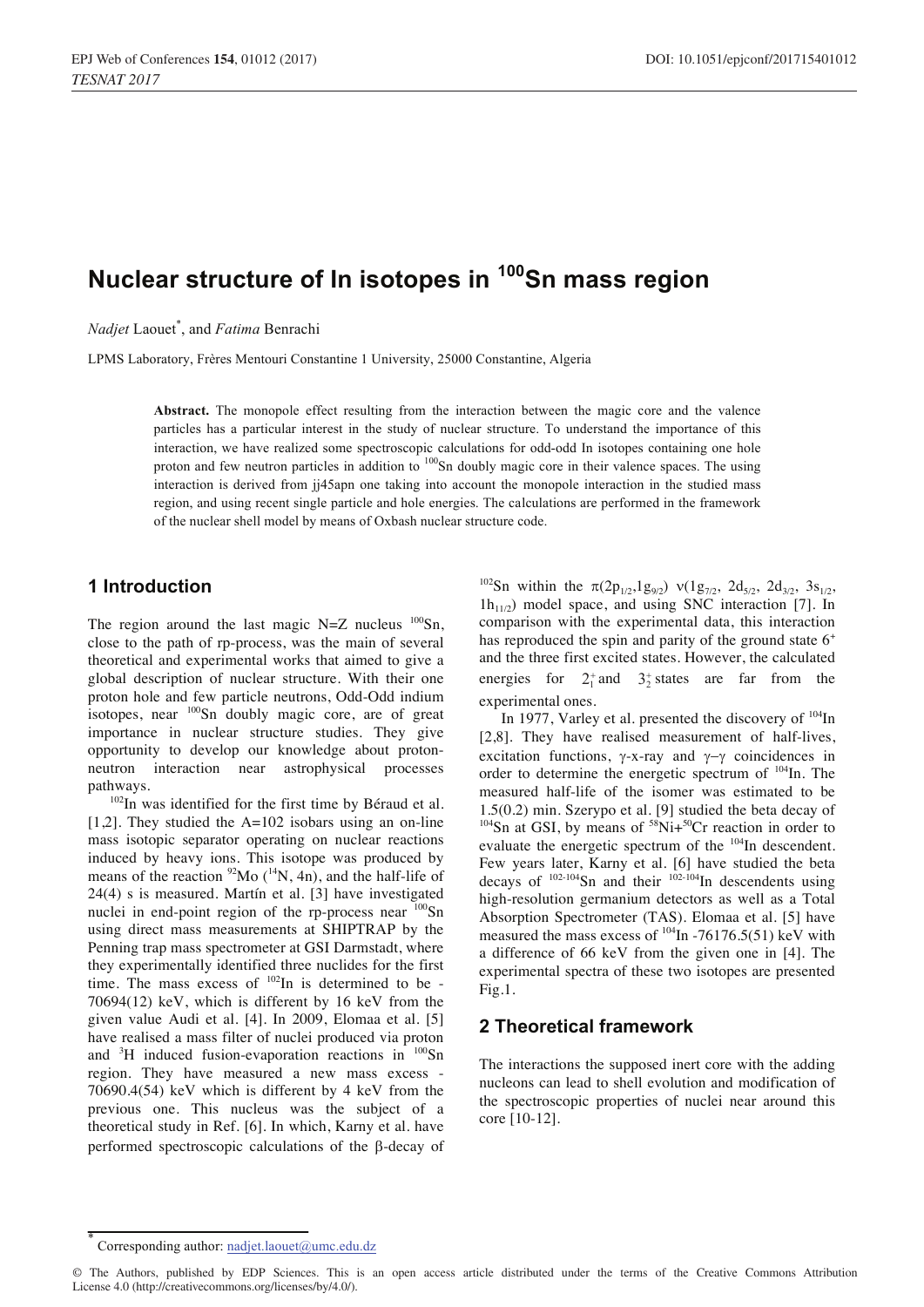

**Fig.1**. Experimental spectra of  $102-104$  In [6, 9].

Poves and Zuker [13] have introduced the description of the monopole effect, in which the Hamiltonian of the system is defined in terms of the two-body interaction. Hence, the consideration of this effect can reproduce the missing nuclear properties of nuclei far from stability.

They have proposed to express the monopole Hamiltonian of the system in terms<sup>o</sup>: [14-16],

$$
H_m = \sum_s n_s \varepsilon_s + \sum_{s \le t} \left( a_{st} n_{st} + b_{st} T_{st} \right) \tag{1}
$$

*s* and/or *t* denote a proton and/or a neutron orbit.  $n_{s,t}$  and  $T_{s, t}$  refer, respectively, to the number and the isospin operator defined by Zuker [10,15] as a function of the monopole Hamiltonian diagonal part  $V_{st}^{\tau\tau'}$  [12]. This amount can be defined as a function of the average two body matrix elements (*TBMEs*), of a given effective interaction  $V_J$   $(j_s j_t)$ , over the configurations of *s* and *t* orbits [12,14],

$$
V_{st}^{rr'} = \frac{\sum_{J} (2J+1)V_{J}(j_s j_t)}{\sum_{J} (2J+1)}
$$
(2)

Here,  $\tau(\tau')$  stands for proton or neutron.

In this work, we have used the recent single particle energies (*SPEs*), and considered the mass and the monopole effects to introduce some modifications on the two body matrix elements (*TBMEs*) of the original interaction *jj45apn* from *78Ni* mass region Jensen [17, 18]). These TBMEs are used in order to calculate the monopole term (Eq. 2):  $V_{\frac{1g_{9/2}^p}{2d_{5/2}}}^{\frac{p^n}{2d_{5/2}}} \approx -430 \, keV$  to modify  $\pi\nu$ (1g<sub>9/2</sub> 2d<sub>5/2</sub>)<sup>T=0</sup></sup> *TBMEs*. These *TBMEs* are chosen basing on the energetic sequence of the single particle space.

Using the resulting interaction *jj45m* and the original one, some calculations are carried out in order to reproduce the nuclear properties of *<sup>102</sup>*-*104In* isotopes.

#### **3 Results and discussion**

In this work, we have performed shell model calculations, by means of the new interaction *jj45m* in  $\pi (0 f_{5/2}^{-1}, 1 p_{3/2}^{-1}, 1 p_{1/2}^{-1} \text{ and } 0 g_{9/2}^{-1})^{Z-28}$  and  $v(0 g_{7/2}, 1 d_{5/2},$  $1d_{3/2}$ ,  $2s_{1/2}$  and  $1h_{11/2}$ <sup>N-50</sup> model space in <sup>100</sup>Sn magic core. The experimental single hole and single particle energies taken, respectively, from  $99$ In for protons and  $101$ Sn for neutrons are used as a starting point to calculate the effective single particle energies [19, 20].

The calculations for *102In* nucleus using *jj45m* interaction, shown in Fig. 2, allow to reproduce the parity of the low laying states. However, this interaction gives  $7^*$  as a ground state, which is different from  $6^+$ , the experimental one. The original interaction gives negative parity for the low laying states.

Neither the energetic excited states, nor the experimental sequence are reproduced using the two interactions for *104In* nucleus. However, the original interaction lead to reproduce the levels sequence except the  $6^+$  state, which is situated between  $4^+$  and  $8^+$  states.

The reduced electromagnetic transition probabilities can be expressed in terms of the electromagnetic *TBMEs*  $\langle J_f \vert M_{\sigma^2} \vert J_i \rangle$ :

$$
B(M_{\sigma\lambda}:J_i\to J_f) = \frac{1}{2J_i+1} \Big|\Big\langle J_f \Big| M_{\sigma\lambda} \Big| J_i \Big\rangle^2 \tag{3}
$$

Table 1 and 2 show the electromagnetic properties evaluated by means of *jj45apn* and *jj45m* interactions, for the studied nuclei.

The calculated values of reduced electric transition probabilities  $B(E2)$  are obtained using  $e<sub>n</sub> = 1.50e$  and  $e<sub>n</sub> =$ *0.50e* for the effective charges. For the magnetic moments  $\mu_1$ , we have used the free *g* factors. These results show that the two interactions give different values for the electromagnetic properties. However, the obtaining mean lives are close for 104In.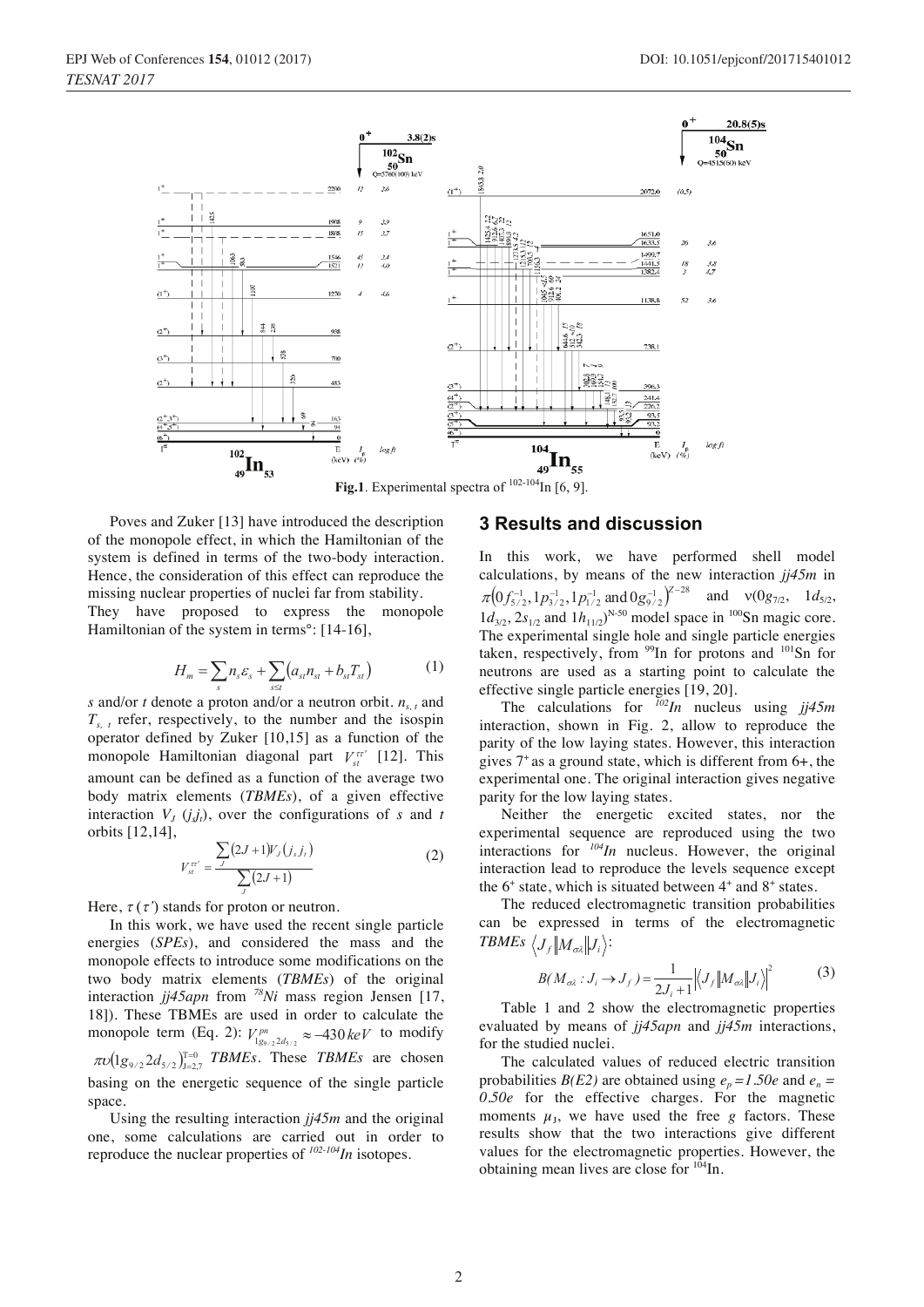

**Fig. 1.** Calculated energetic spectra for 102-104*In* isotope using *jj45apn* [17] and *jj45m* interactions in comparison with the experimental data [21]. **Table 1.** Electromagnetic properties and mean lives calculated using *jj45apn* and *jj45m* interactions, for 102In.

| $J_i$   | $J_f$ | $B(E2: e^2fm^4)$ |         | $B(M1: \mu_N^2)$ |       | $t_i(ps)$                |               | $\mu(J_i: \mu_N)$ |       | Q(Ji:efm <sup>2</sup> ) |          |
|---------|-------|------------------|---------|------------------|-------|--------------------------|---------------|-------------------|-------|-------------------------|----------|
|         |       | jj45apn          | ji45m   | jj45apn          | ji45m | jj45apn                  | ji45m         | jj45apn           | ji45m | jj45apn                 | jj45m    |
| $I^+$   | $2^+$ | 0.959            | 3.641   | 3.792            | 0.039 | 0.937<br>10 <sup>5</sup> | 1.963         | 0.620             | 0.604 | $-8.990$                | $-8.783$ |
|         | $3^+$ | 25.100           | 1.836   |                  |       |                          |               |                   |       |                         |          |
| $2^{+}$ | $3^+$ | 2.393            | 90.570  | 0.726            | 2.145 | 0.950                    | 32.910        | 1.664             | 3.797 | $-8.998$                | 8.844    |
|         | $4+$  | 0.181            | 13.250  |                  |       |                          |               |                   |       |                         |          |
| $4+$    | $3^+$ | 35.480           | 104.144 | 0.184            | 1.579 | 62.690                   | $3.04810^{3}$ | 5.124             | 5.026 | 6.980                   | 6.441    |
|         | $5^+$ | 127.100          | 129,300 | 0.872            | 1.749 |                          |               |                   |       |                         |          |
|         | $6+$  | 4.902            | 30.434  |                  |       |                          |               |                   |       |                         |          |
| $5^+$   | $6+$  | 35.570           | 30.916  | 0.242            | 0.834 | 984.200                  | $5.01610^{5}$ | 5.913             | 5.723 | 12.080                  | 8.253    |

**Table 2.** Electromagnetic properties and mean lives calculated using *jj45apn* and *jj45m* interactions, for 104In.

| $J_i$ | $J_{f}$ | $B(E2: e^2fm^4)$ |        | $B(M1: \mu_N^2)$ |       | $t_i(ps)$ |         | $\mu(J_i: \mu_N)$ |       | Q(Ji:efm <sup>2</sup> ) |        |
|-------|---------|------------------|--------|------------------|-------|-----------|---------|-------------------|-------|-------------------------|--------|
|       |         | jj45apn          | ji45m  | jj45apn          | ji45m | jj45apn   | ji45m   | jj45apn           | ji45m | jj45apn                 | jj45m  |
| $I^+$ | $2^+$   | 9.209            | 34.680 | 0.471            | 1.363 | 0.189     | 0.064   | $-0.099$          | 3.079 | $-1.265$                | 3.777  |
|       | $3+$    | 1.485            | 1.234  |                  |       |           |         |                   |       |                         |        |
| $2^+$ | $3^+$   | 178,100          | 188.72 | 1.365            | 1.723 | 650.400   |         | 4.236             | 4.135 | 15.750                  | 14.050 |
|       | $4+$    | 44.046           | 61.812 |                  |       |           |         |                   |       |                         |        |
| $4+$  | $3^+$   | 60.220           | 79,800 | 0.859            | 1.096 | 2.553     | 1.609   | 4.373             | 4.631 | 0.113                   | 1.042  |
|       | $5^+$   | 78.150           | 82.870 | 1.716            | 1.809 |           |         |                   |       |                         |        |
|       | $6+$    | 37.570           | 52.173 |                  |       |           |         |                   |       |                         |        |
| $5^+$ | $6+$    | 38.504           | 53.548 | 1.798            | 1.096 | 2.856 10  | 0.43110 | 5.424             | 5.546 | 9.873                   | 9.581  |

# **Conclusion**

This study is based on the energetic spectra and electromagnetic properties calculations, for odd- odd Indium isotopes, with one hole proton and few neutrons in their valence spaces. The calculations are carried out in the framework of the nuclear shell model, by means of *Oxbash* nuclear structure code. Using the jj45apn original interaction of the code, we realized some modifications based on the mass effect and protonneutron monopole interaction to get *jj45m* one. The new interaction lead to reproduce the parity of the first

excited states for 102In isotope. However, it can't reproduce neither the sequence nor the excited states for  $104$ In nucleus. The two interactions give different results for the electromagnetic properties and the mean lives are close for 104In*.* These results are the consequence of the differences on the obtained energetic spectra for both nuclei.

*Authors of this article thanks to the organizers of TESNAT 2017 May 10th-12th 2017 Adana-Turkey for the organization and the support provided during the workshop. Special thanks are owed to B. A. Brown, for his help in providing us the Oxbash code (Windows Version), and to M. H. Jensen, for the*